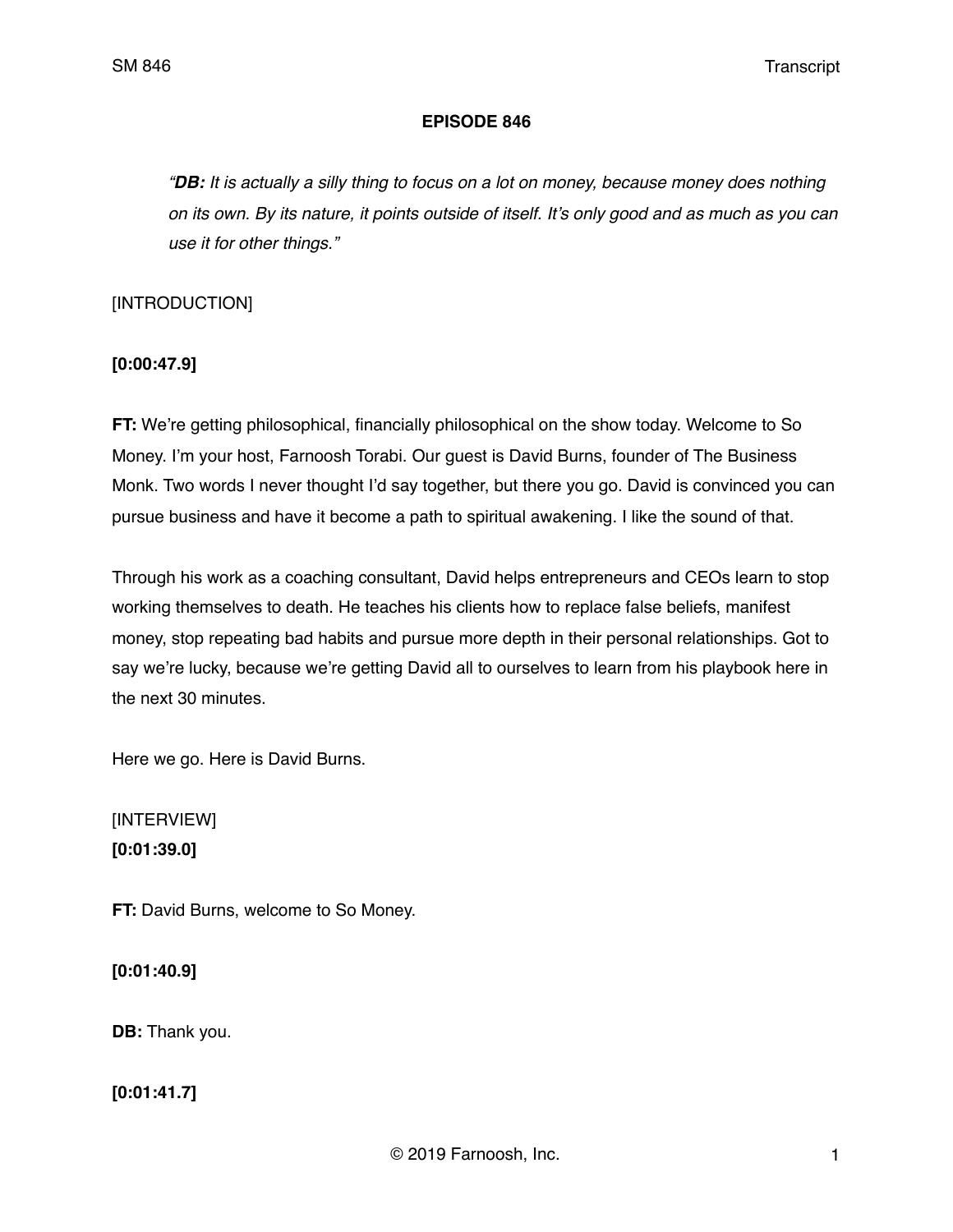SM 846 Transcript

**FT:** All right. Let's just dive right into this concept of business monk, which you have concepted and it is thebusinessmonk.com is where you have your online presence. Just to let listeners in on the definition of business monk. It's a noun. It's somebody who engages in business as a path to spiritual awakening. Sounds like you can't put business and monk in the same phrase, but you have. Give us a little bit more background into how you arrived at this concept and how it really works in action.

## **[0:02:16.4]**

**DB:** Yeah, happily. I'll say first, that definition of a business monk, which I sometimes use, I do believe in and using business as a vehicle to spiritual awakening and spiritual awakening is a very vague and charged term. Sometimes it's easier to talk about as something like engaging in business as a mindfulness practice.

As more and more research comes out on the benefits of more traditional mindfulness practices, the foundational mission of our companies to give people the tools and the frameworks to derive the same benefits that they would from a more formal, intense, monastic meditative practice, while engaged in business. There's no real separation between mindfulness and day-to-day to work.

## **[0:03:07.3]**

**FT:** Do you have to meditate to be a business monk? Do you have to meditate while entrepreneuring?

## **[0:03:12.6]**

**DB:** It certainly doesn't hurt. The whole idea behind our company is that not only the very few people on the intense path go and study a genuine monastery. Very few people have the bandwidth or the desire to immerse in mindfulness at that level, but also a lot of people struggle with just maintaining a simple daily 15-minute meditative practice, even with useful tools like headspace.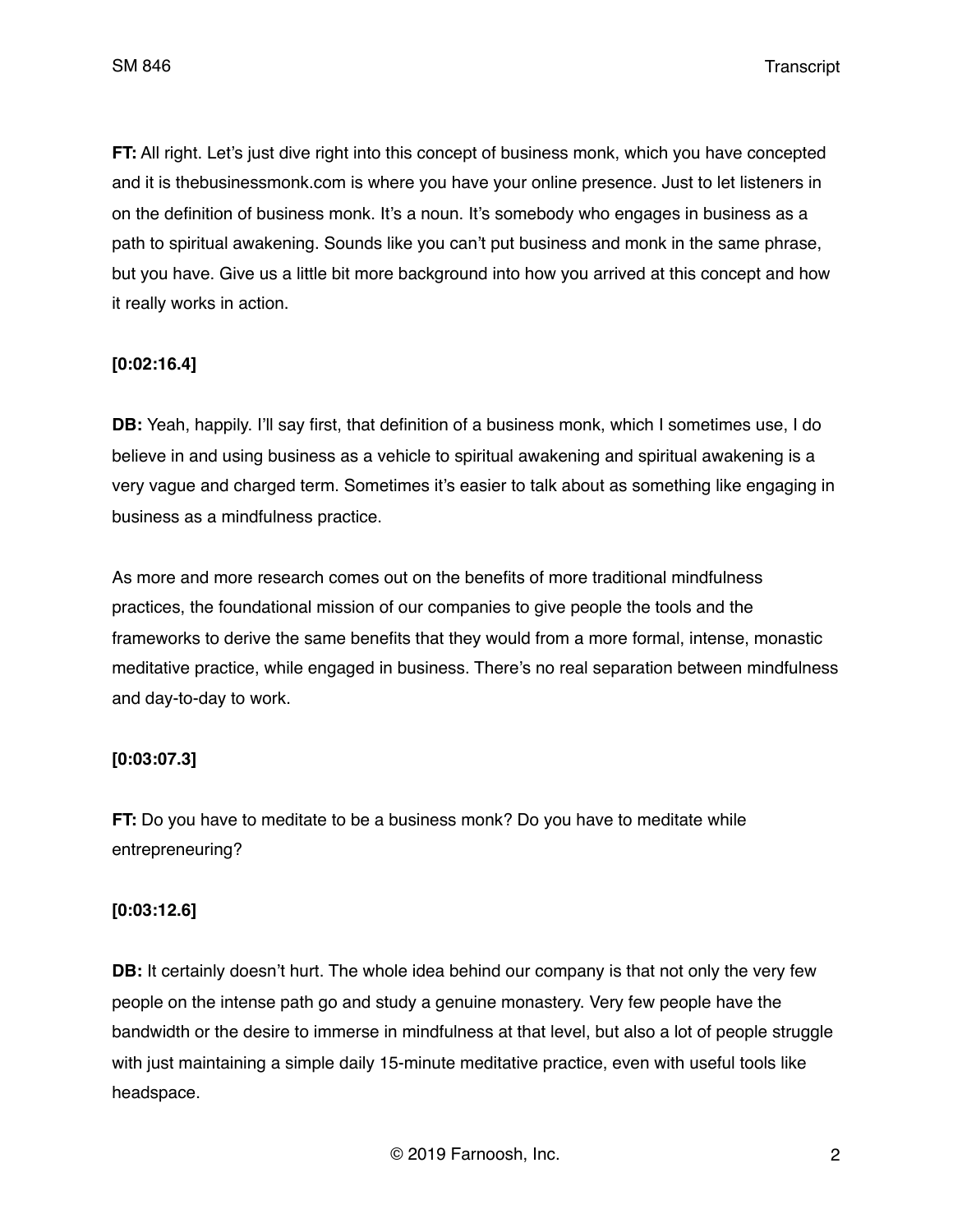SM 846 Transcript

The whole idea is no. Actually, you don't have to engage in formal meditative practice. Obviously, it does have enormous benefits to do that as well. You can instead relate day-to-day with work tasks, with business broadly, whether you're an entrepreneur, or have a more traditional position as a meditative substitute.

### **[0:04:00.9]**

**FT:** Initially, you found business to be irritating, I read. That was part of your seeking journey as you were trying to figure out your path to enlightenment. I'm curious about the backstory here too, your personal backstory. What void did this fill in your life? What was the aha moment?

### **[0:04:24.3]**

**DB:** Yeah. Well, the question of what void exactly it filled is a deep one. I'm not sure I'm going to be able to answer that thoroughly or accurately, but I'll say I've been a seeker for as long as I can remember often unhealthily. I state the impulse to seek out more and richer experience from this life has been with me for a really long time and started out with a fiction, exploring fiction as a kid and losing myself in this fictional realms.

Then it turned into drugs and alcohol. I was a pretty hardcore drug addict starting in high school, through all of college on and off. During that time, I had explored a variety of different spiritual modalities; some just to seek and then some also to help with the drug addiction. When I graduated and I continued this pursuit of seeking, practicing multiple different meditative modalities, reading, going to different classes, I – I'll say, the first thing that – Actually, there is a precursor to the business monk path for me, which was in broad terms it was the practice of conscious relating, or some people call it sacred intimacy, but starting to approach relationship, romantic relationship, but also just other relationships in one's life as meditative practice, as a practice to open and access a certain depth of fulfillment in this life on a day-to-day.

That was the first thing that I'll say really worked for me in the meditative realm. It provided a certain kind of answer to this question of how do you be in the world and also experience great serenity and fulfillment, and bringing a lot of consciousness to relationships worked for me. In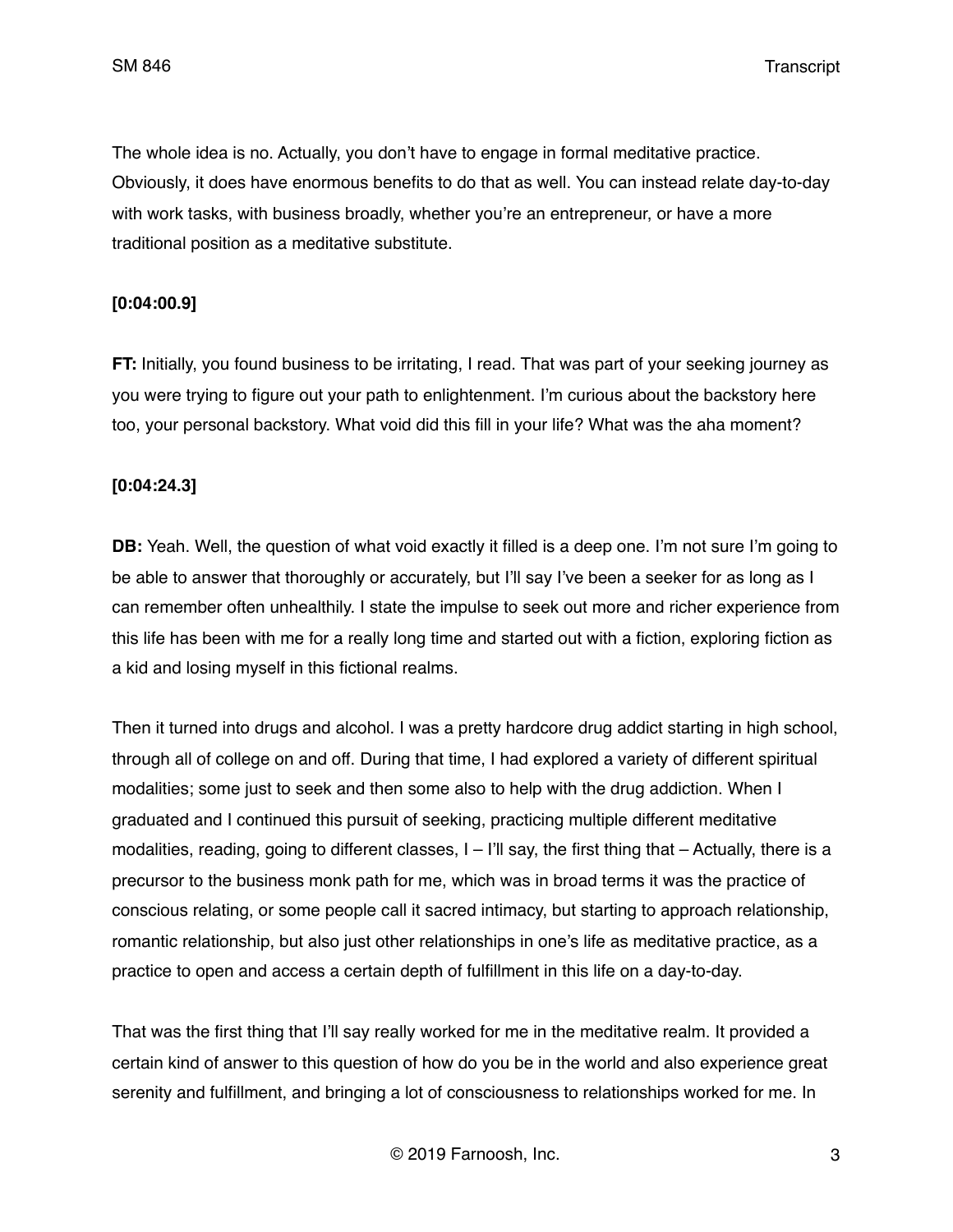the process of that, I needed to get a job and I was scraping by paying the bills playing cello, doing some recordings and tutoring.

It wasn't quite working, so when I got my first job, actually doing production for events, I started – I had this very striking experience that just continued deepening of the active business of working on a day-to-day, providing when I approached it the right way, exactly the same deepening fulfillment and serenity as all of the meditative practices I had been exploring were supposed to do.

I took a few different jobs and eventually started a couple of different businesses, like a marketing firm. Actually became a relationship and intimacy coach and then there came a time when there is – my partner and I had a tough month. Not financial, just in our life personally there were some deaths and one of us went to the hospital. It was a whole – it was one of those months that has you look at everything that's going on and seriously consider what genuinely matters. I realized what mattered most to me was this thread of fulfillment and serenity, by engaging in business consciously and deliberately as meditative practice throughout all the different ventures. I sold my stake and my businesses to my business partner and I started the business monk to just focus on spreading those practices and that mission full-time.

## **[0:07:54.8]**

**FT:** I really appreciate the intention here, where you're often when we think about entrepreneurship, starting a business, pursuit of business, it is pitched to the world as this zerosum game. You have to be in it to win it, all or nothing. The hustle is real. You can sleep when you die, like you got to put all your eggs in one's basket.

#### **[0:08:14.7]**

**DB:** That's always real.

## **[0:08:16.4]**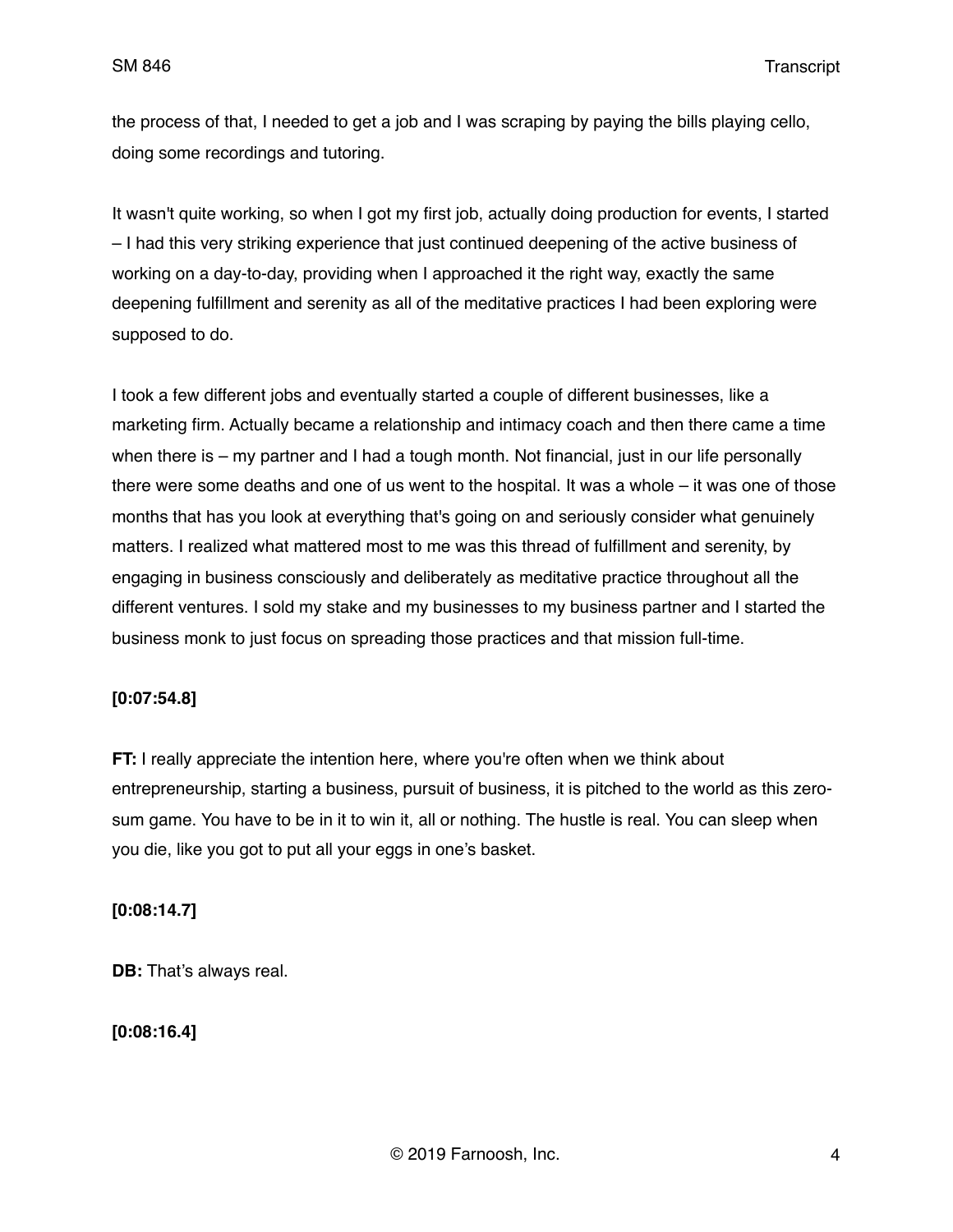**FT:** Right. I mean, I don't have to tell you who's giving us those messages, but they're very much out there loud and clear. If you really want to be an entrepreneur, you have to give it – it's almost like you have to become a slave to this mission of becoming successful. You said to that, that's BS. That's actually not healthy. You found your path, which now you're teaching to clients and everybody who follows you at the business monk.

Really, what do you think about that message that you often hear on Instagram and the social media and YouTube? There are many thought leaders that do have this belief system around entrepreneurship, which is all about the grind, the hustle, the work 24/7. Is that healthy?

### **[0:09:08.2]**

**DB:** I mean, personally to be honest, is definitely something I did actually even before I was an entrepreneur. When I got my first sales job, I was working 16 to 18 hours a day. I was really big. I was an avid believer in the hustle narrative of the work culture, which we're all very familiar with. Even when I started my own ventures, I initially – I launched into this exactly the same behavior.

I'll say, obviously I think a lot of people are coming to understand that it's not particularly healthy to hold that attitude exclusively. To me, it was very appealing. I think the reason why it's out there is it actually does resonate with a lot of people and it appeals to a certain underlying passion, or drive and a lot of people is lying dormant and they can get activated by entrepreneurship and using models like the grind and hustle approach.

It's interesting. Some of the experiences myself and I also experience it regularly with certain kinds of one-on-one clients, because I do a lot of executive coaching work. People who have the hustle bug, which I do think is a virus, but you have it. You can't just stop it. If that language really appeals to you, it's appealing to something deep. It's appealing to this certain depth of ambition that's a very, very fundamental human drive.

Rather than simply trying to help people develop a healthier balance in life, I think that is important for a variety of reasons; not just for peace of mind, but also because you do function a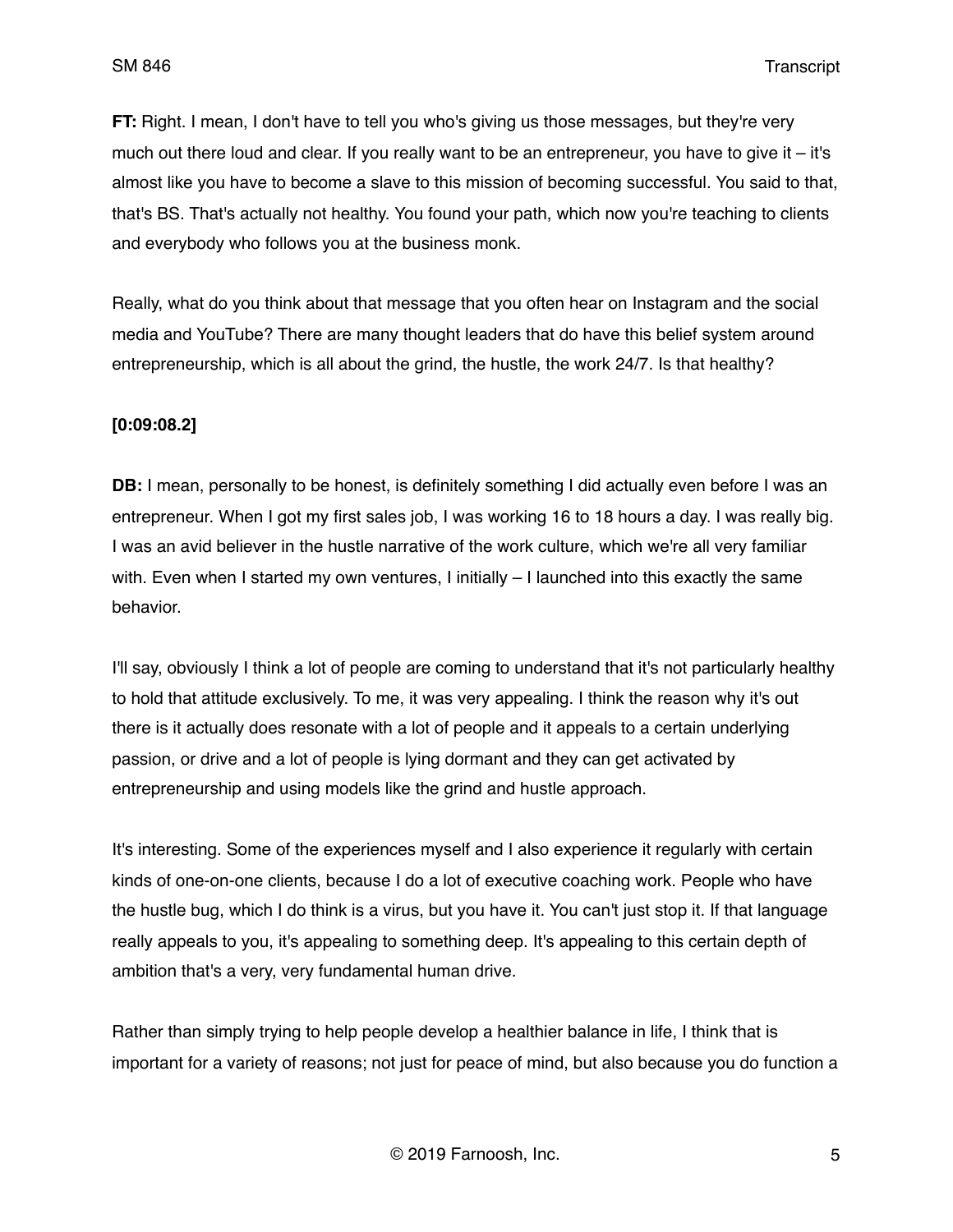lot better if you maintain some level of balance and you're getting sleep and taking breaks from work. You're more able to enter into real flow state and be as optimally productive as possible.

It's not just about helping people find health, it's about helping them relate internally to that often very deep and burning ambition, in a way that it doesn't consume you, but can instead be a effortless fuel for service and creating the life that you really want.

## **[0:11:23.4]**

**FT:** That's a great promise. Also love that you're calling it the hustle virus. I think that's a pretty great characterization. David, a part of your work with your clients who are entrepreneurs and business leaders is to help them replace a lot of false belief systems. I think when it comes to money, which is a huge aspect to your success as an entrepreneur, right? Is making the money and having the money work for the business. What would you say, with respect to people who have a lot of mindset traps or false belief systems around money with using this business monk framework?

## **[0:12:05.5]**

**DB:** Yeah. I mean, this is – we're getting into some really juicy terrain. I have a lot to say about this and I'll just say, I don't believe that this is a simple area to talk about, or work on. I don't actually think that there's a single, simple solution to overcoming all of the various mindset traps that exist around money. Money is complicated and money is very charged. We grew up with a lot of different beliefs around there, depending on the person. I'll say one of my own frustrations with entering into the entrepreneurial realm and starting to do really intense personal work on money mindset was that I got a lot of advice that was one-size-fits-all and a little bit simplistic that didn't quite work for me with regard to changing this thing.

That is just an overall caveat. I'm going to say what I believe about this. I very much believe that unwinding one's own money karma is a very personal path. One of the first things that people usually talk about with struggling money mindset is a sense of worth, or value. Being an entrepreneur particularly can be amazing medicine for that – for the sickness of low self-worth.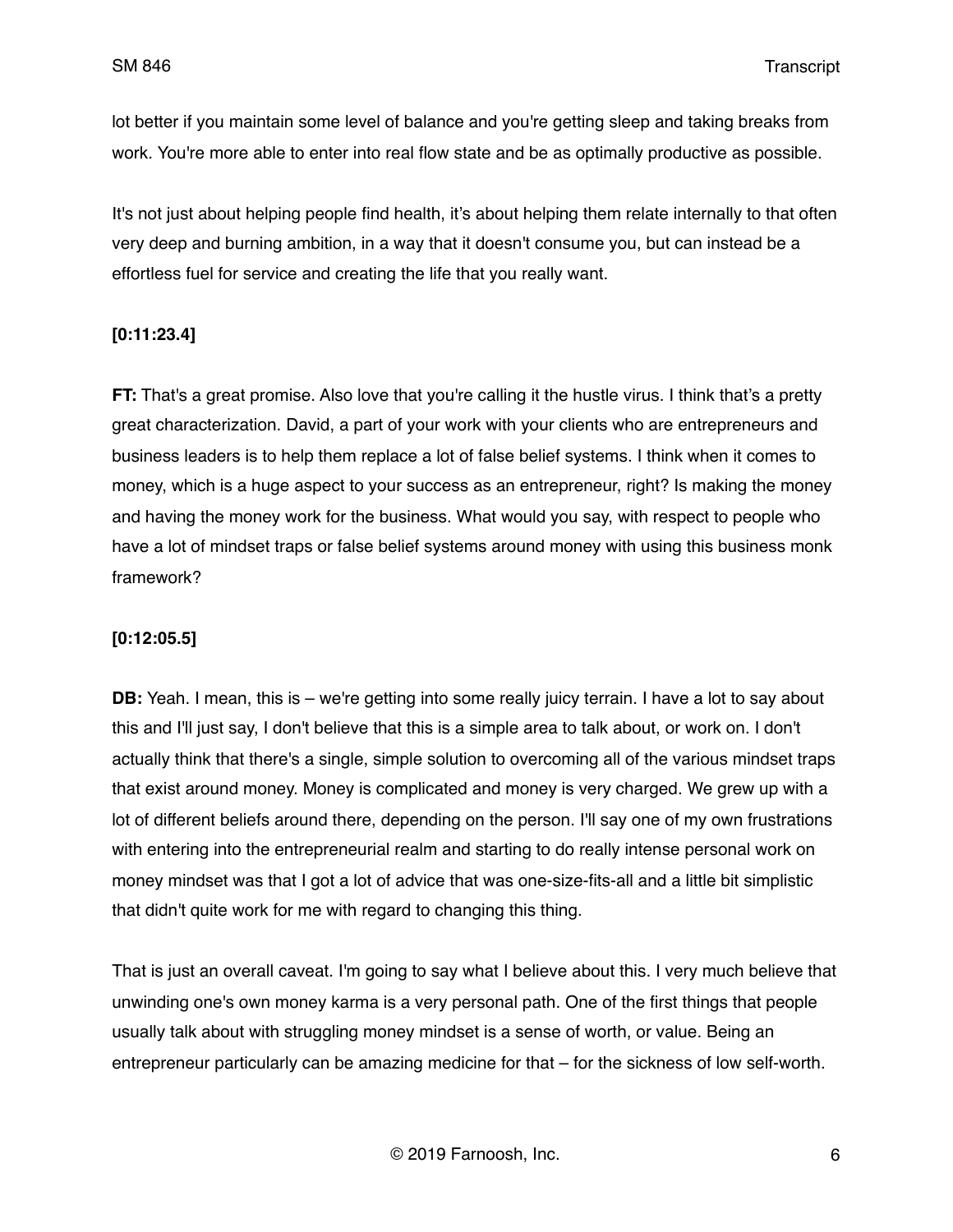If you charge enough and set up clear boundaries with clients, maybe gradually raise rates for the services that you can do. I've seen some amazing internal psychological growth in people's own sense of worth and confidence, just by charging slightly more than they're comfortable with and experiencing the okayness of that over and over.

There's a real limit to that growth, because if you're utilizing money and charging more, we'll say, if you're using that to increase your own sense of worth, then you're still tying money to a sense of worth. It has a short-term benefit, but ultimately it's still grounded in a mistaken belief, which is that your worth as a human being has anything to do with the amount of money that you make.

Often, one of the more common patterns I see in people that I work with one-on-one or in group programs is they start out as an entrepreneur, they'll have some insecurity or self-worth challenge, they'll do deliberate money practices like charging for instance slightly more than they're comfortable with in a way that still feels in integrity. Their sense of worth will bloom slightly. Then they have to do the work from there of totally detaching their sense of identity and worth from the amount of money that they're making, so that things can reach the next level.

### **[0:14:51.9]**

**FT:** That makes sense. How would you describe your financial philosophy today? Let's turn the dial to a little bit more personal now. You and I know you have a lot of caveats and you could still be in the process of your own money journey. Right now today, how would you characterize your money perspective on you can choose business, you can choose life in general?

#### **[0:15:18.3]**

**DB:** Sure. Yeah. I mean, in totally transparently, my real money perspective is that money is complicated. As a result, it's an incredible teacher. The amount of growth and mindset development that can result from starting to relate to money very deliberately is really astonishing. It's a huge part of my path, has been that. There's a couple of ways that it does that that are really important to me on a personal level.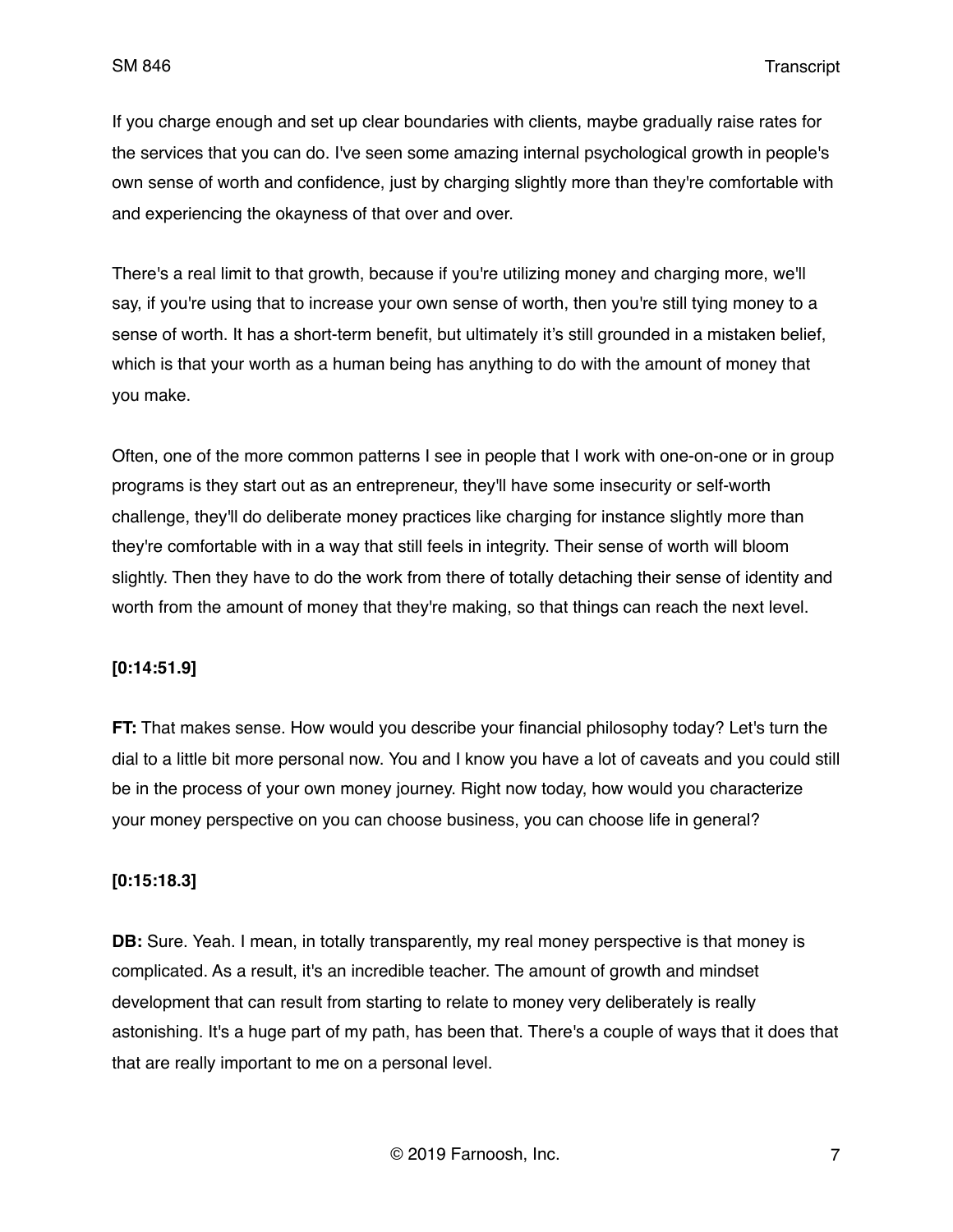I'll say, I got better at making money before I got better at managing money. The early parts of my entrepreneurial journey were characterized by progressively larger spikes in income, but no real shift in the experience of money being a source of anxiety, because I have no idea how to manage it. I put it in silly places and didn't try spending. The first growth of money mindset for me was around making it, but it wasn't at all sufficient.

I'll say, it's very easy with money and I fall into this trap repeatedly to attach one sense of financial health to the amount of money that you're making or have. It's a tiny, tiny sliver of financial health. You could be making a ton of money and I've – I was having six-figure months while I was still just wildly irresponsible with money. My experience of it was not particularly happier than back in the day when I could barely make \$3,000 a month.

The overarching belief system that I have today around money is like everything; our happiness in relationship to it needs to be based in mindfulness and consciousness. Part of that it is connected to making money, but a huge part of that is connected to managing it. As a skillset, the management of it is a skillset that very few of us are taught early on.

## **[0:17:29.4]**

**FT:** I think that's everybody, right? First, you make the money and then you make a lot of mistakes with it and then you learn and then ultimately, you can still make the money to now catch up with the learning. Spoken like a true expert.

Let's move on to your money resolution. This question brought to us by our sponsor, Chase. Do you have goals or resolutions that you make every year and specifically around money? Do you have one this year?

## **[0:17:59.7]**

**DB:** I make goals and resolutions quarterly, rather than annually. I have a much easier time. I used to just not make any resolutions and live very day-to-day. Now that I have a little company and people I'm responsible for, then I've extended it to three months. I'm a big fan of restricting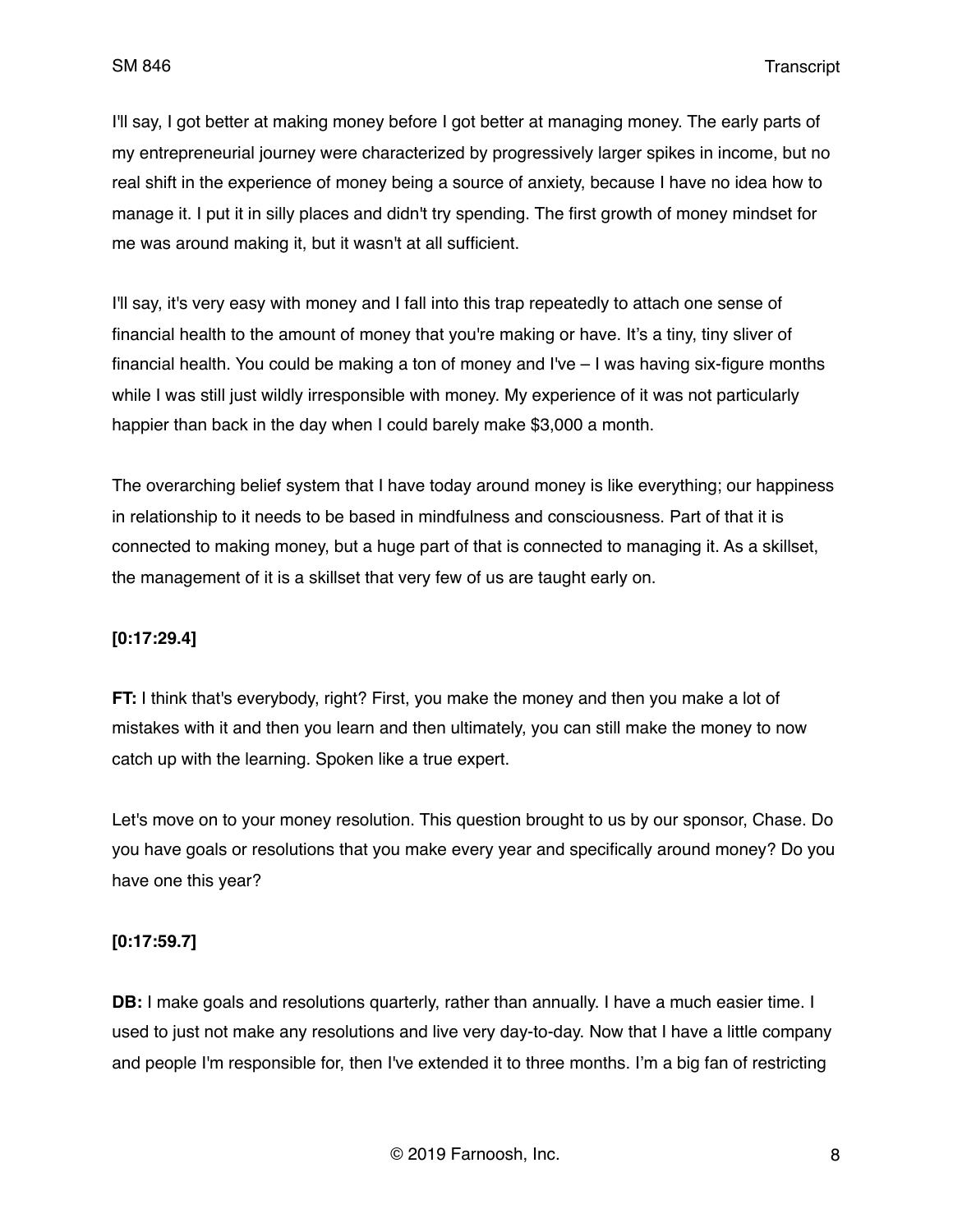the time length on goal-setting and resolutions to allow for the agility and flexibility of responding to the real-time evolution of a business that's inevitable.

I do have some resolutions right now and some specific goals for our business. Some of them are financial, like we have a couple of new – a couple of new financial targets for this quarter, but the two really huge ones are one, the establishment of recurring revenue, passive recurring revenue, which we're doing through online courses. The second is the eradication of all unnecessary expenditures for the business, which is really is a challenge for me, because I lean in the direction of looseness and generosity when it comes to cash.

Making the difficult decisions about who to cut, who to keep and where we can place the money, that's genuinely the highest leverage for our mission. That's the work that I'm currently engaged in in that realm.

## **[0:19:18.6]**

**FT:** How did you grow up, David? How did your upbringing impact your – the lens through which you see the money world?

## **[0:19:27.8]**

**DB:** I have to say, my parents were great about money in a lot of ways. Of course, there was financial stress in the household. I grew up lower-middle class, but there weren't really a lot of fights about money. There also — there weren't a ton of the negative beliefs about it that some people grow up with. The one that I've had to work on the most, I would say is my family is one of academics, and so there was a very high value placed on intellectual development. There was a sense of contempt attached to people who focused on money, people who were just fulltime business people.

For a while in the entrepreneurial path, every time that I would make money or start focusing on money, I had this sense of guilt or shame that would inevitably arise that I somehow wasn't focusing on the most important things. All I've worked to do, I believed to a great extent.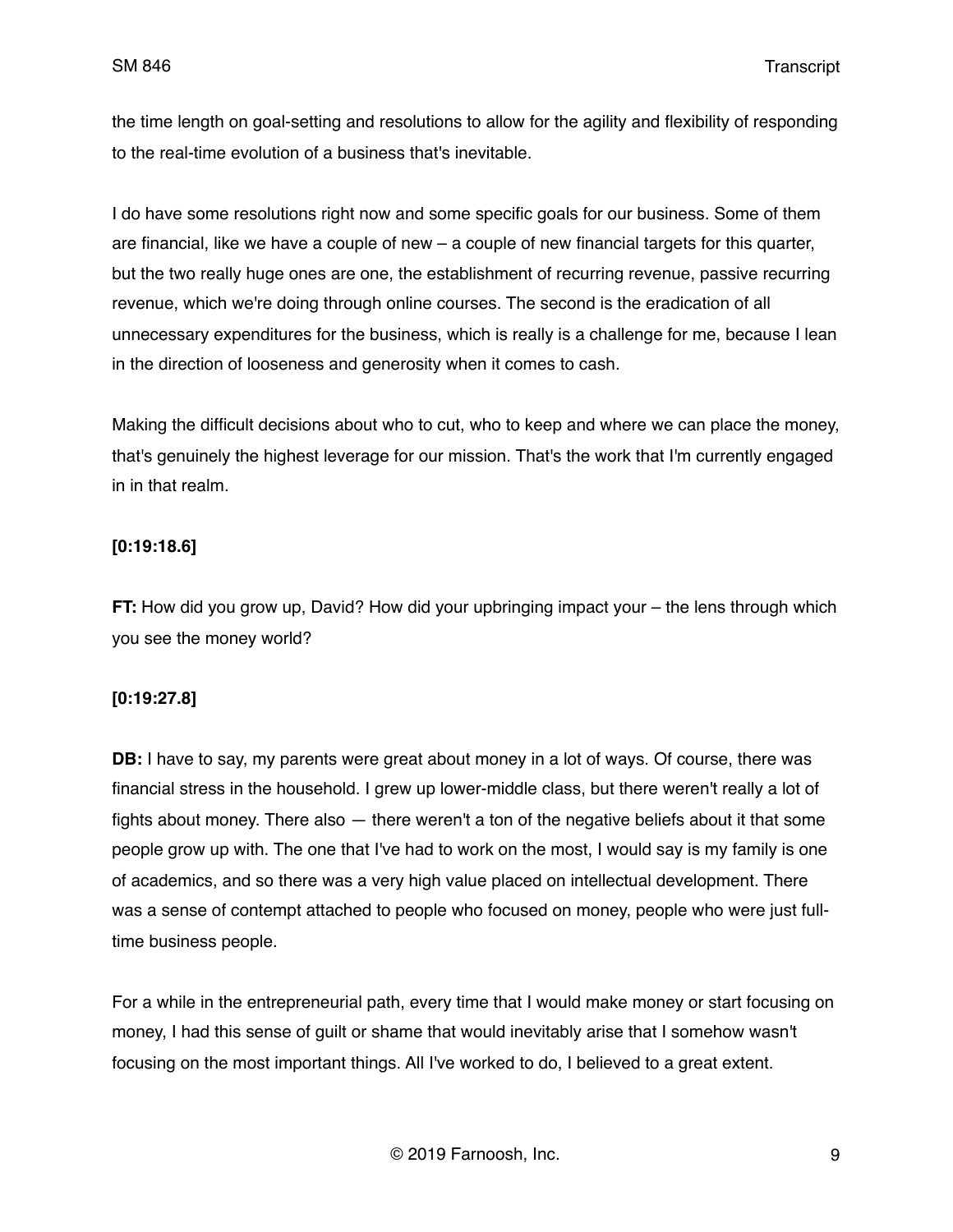I also think there's a real wisdom to it. A lot of the false beliefs around money, that one that I grew up with, and a lot of the other ones people have, they have a certain seed of wisdom in them. With that one, the seed of wisdom is it is actually a silly thing to focus a lot on money, because money does nothing on its own. By its nature, it points outside of itself. It's only good and as much as you can use it for other things. To get really myopically focused on the substance itself is missing the point. There's abuses to having contempt for money making, but I think at the core, that's the seed of it and that's the wisdom of that old false belief is something that I've done my best to integrate.

## **[0:21:16.2]**

**FT:** I like that. I'm actually writing down the time code for that, because that's going to be my opening quote from you, I think. Focusing so much on the money is missing the point, right? You have to take a step back and first realize what is the life that I want and what is that life, or price tag does that carry? Then working your way backwards to be able to earn that money in a way that feels right to you to be able to support that lifestyle. Many nuggets that you're giving me. I didn't think this was going to be such a deep financial conversation, but here we are, really going deeper than I have in many months, I will say.

#### **[0:21:57.7]**

**DB:** I'm down to talk about money for as long as you want.

#### **[0:22:01.2]**

**FT:** I predict that this comes up quite a bit in your practice working with your clients. We did touch on this earlier, just about some of the ways that you coach around these money mindset traps. Would you say that money is the number one booby trap that people fall into, particularly people who are looking to start businesses and be entrepreneurial, that that is sometimes the biggest area that needs work, mindset work?

#### **[0:22:27.4]**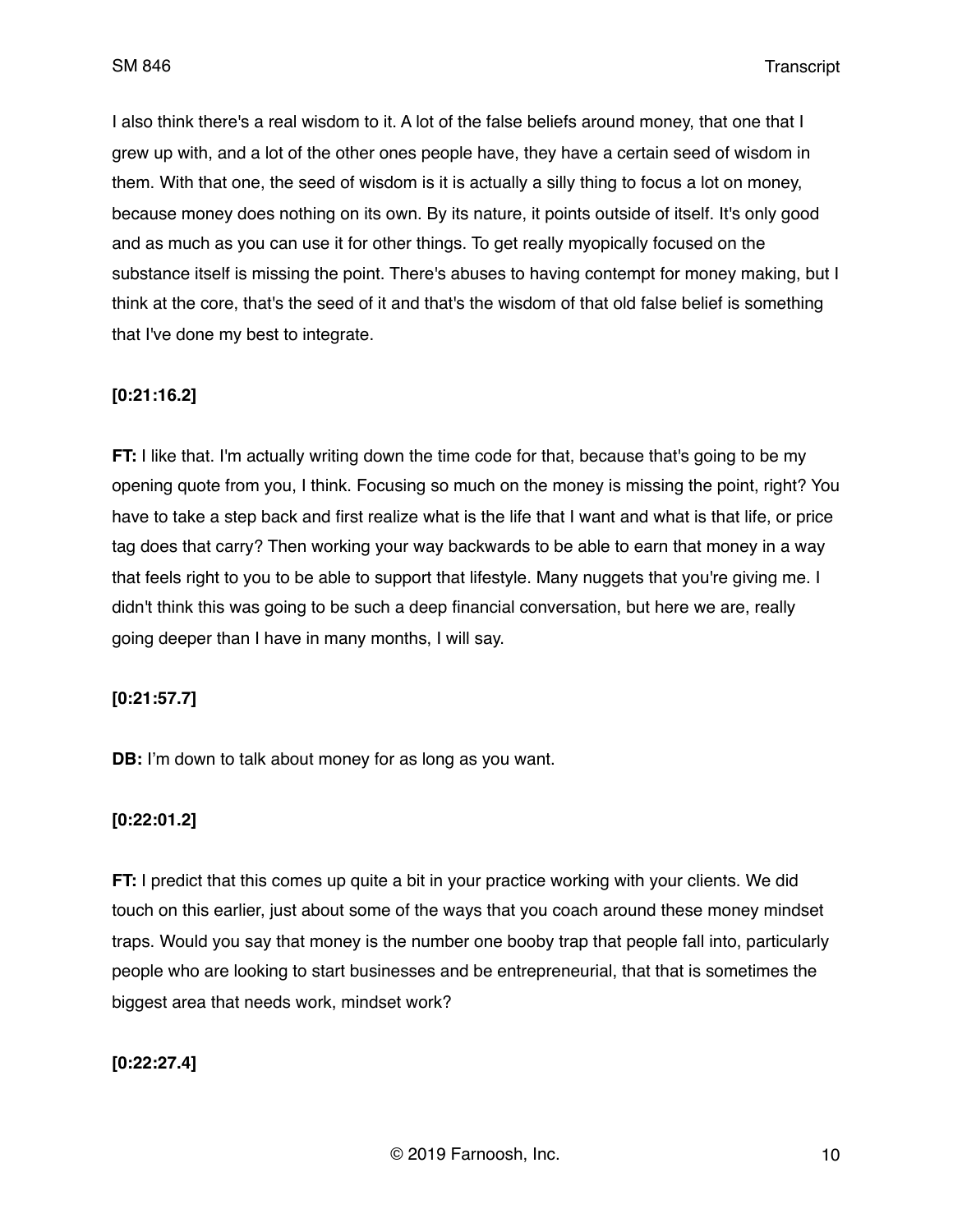**DB:** Yes. A 100%, but it happens in a couple of different ways. It's I think more common that people get excessively focused on the financial aspect of the business that they're running and that detract attention is their opportunity cost on what actually matters in the business on refining really, really beautiful services and products, things like that, overall mission.

There's a type of person who I occasionally encounter and this is more what I was like during many entrepreneurial phases, who I could say has really grand ideas about what's possible, different sorts of business ideas. This is especially people who dream of starting startups who – this I think is facilitated by Silicon Valley's massive, massive venture capital culture, that people lose connection to the fact that what a business is is something that generates profit. Even if it's an incredible, incredible idea, it's not a real one if it's not connected to that possibility somewhere down the line. Ideally, not very far down the line, unless you have a ton of funding.

## **[0:23:42.9]**

**FT:** Oh, man. I love that, because I have been saying this all along and no one's listening. It's like, I don't care that company X got a million, 2 million, a 100 million in seed funding or venture capital. What's the profit?

## **[0:23:57.7]**

**DB:** Right.

## **[0:23:58.5]**

**FT:** Are they making money? I think it's a great show of a vote of confidence and clearly, if people are investing in you, that's incredible. That's definitely a mark of progress. I don't think that it deserves all of the celebration that the media gives it, that the entrepreneurial world gives it. I think that we often see that when you overextend yourself with angel investing or venture capital, that it's so hard to keep up, that one of two things has to happen; you either have to sell out quickly, because you have to pay back your investors, or you go bankrupt, because you have run your course with that money. Now they want to get paid back and you're not able to and you haven't made a profit.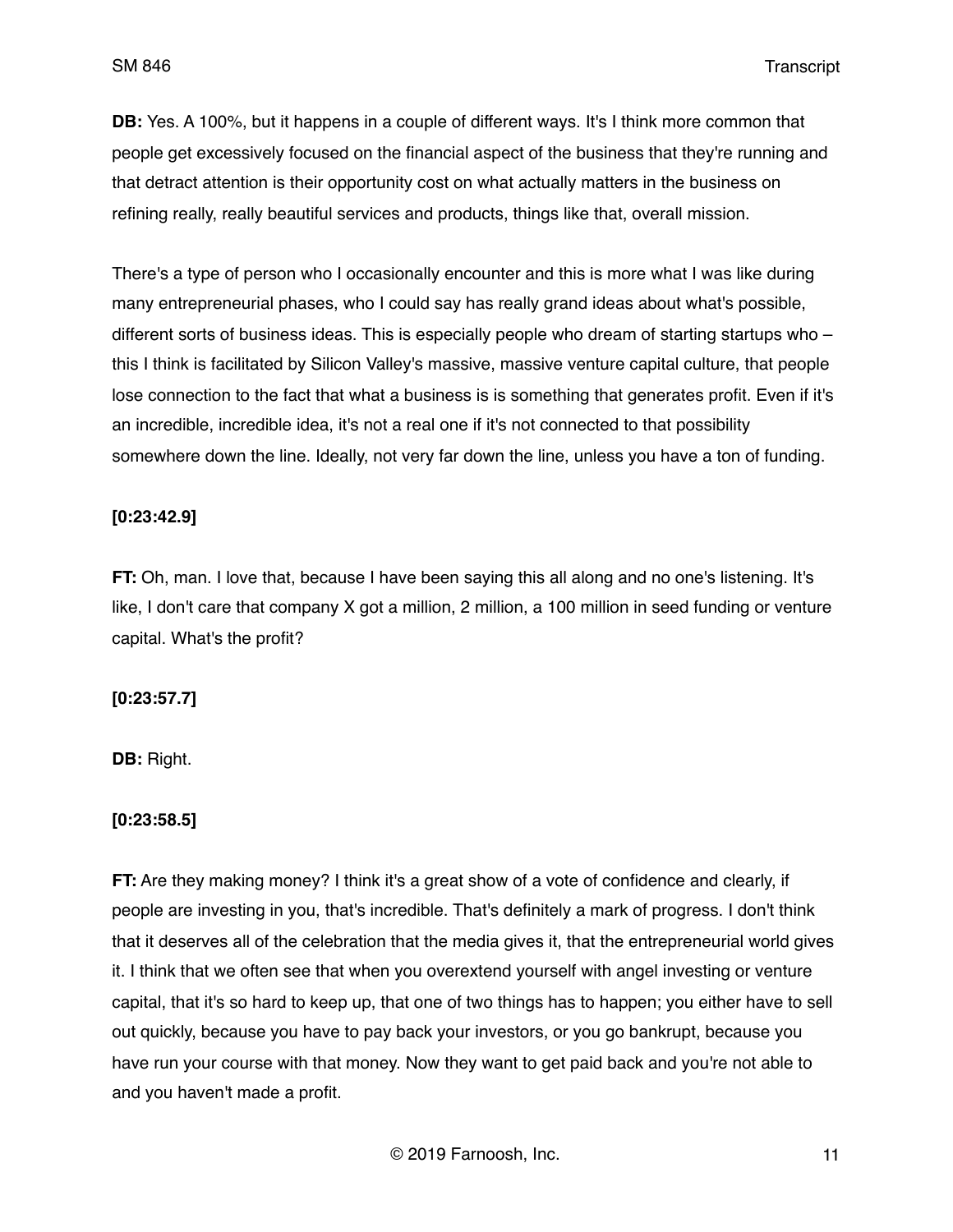# **[0:24:42.6]**

**DB:** A 100%.

## **[0:24:43.9]**

**FT:** There is definitely something to be said with growing a little bit slower, bootstrapping it. That's not a sexy headline. Inc. Magazine is not running articles that's like right, that's a SOC company grows slow, but steady.

## **[0:24:59.5]**

**DB:** Right. Yeah. A 100%.

# **[0:25:01.6]**

**FT:** Becomes a billion-dollar company over 30 years, but you know, what is still in business and hasn't laid off anybody.

# **[0:25:08.0]**

**DB:** Yea. Yeah, exactly. It's not the sexiest tagline.

# **[0:25:10.8]**

**FT:** No. Anyway, I digress, but I really appreciate that you said that because it really – I mean, I feel it's just – it's very practical to me. Sometimes practical stuff, it doesn't really stick. It's nice to know that someone like you who's so experienced and really has this ear to the ground, can also agree to that.

All right, let's do some So Money fill-in-the-blanks, Dave. Dave or David? I've been calling you Dave.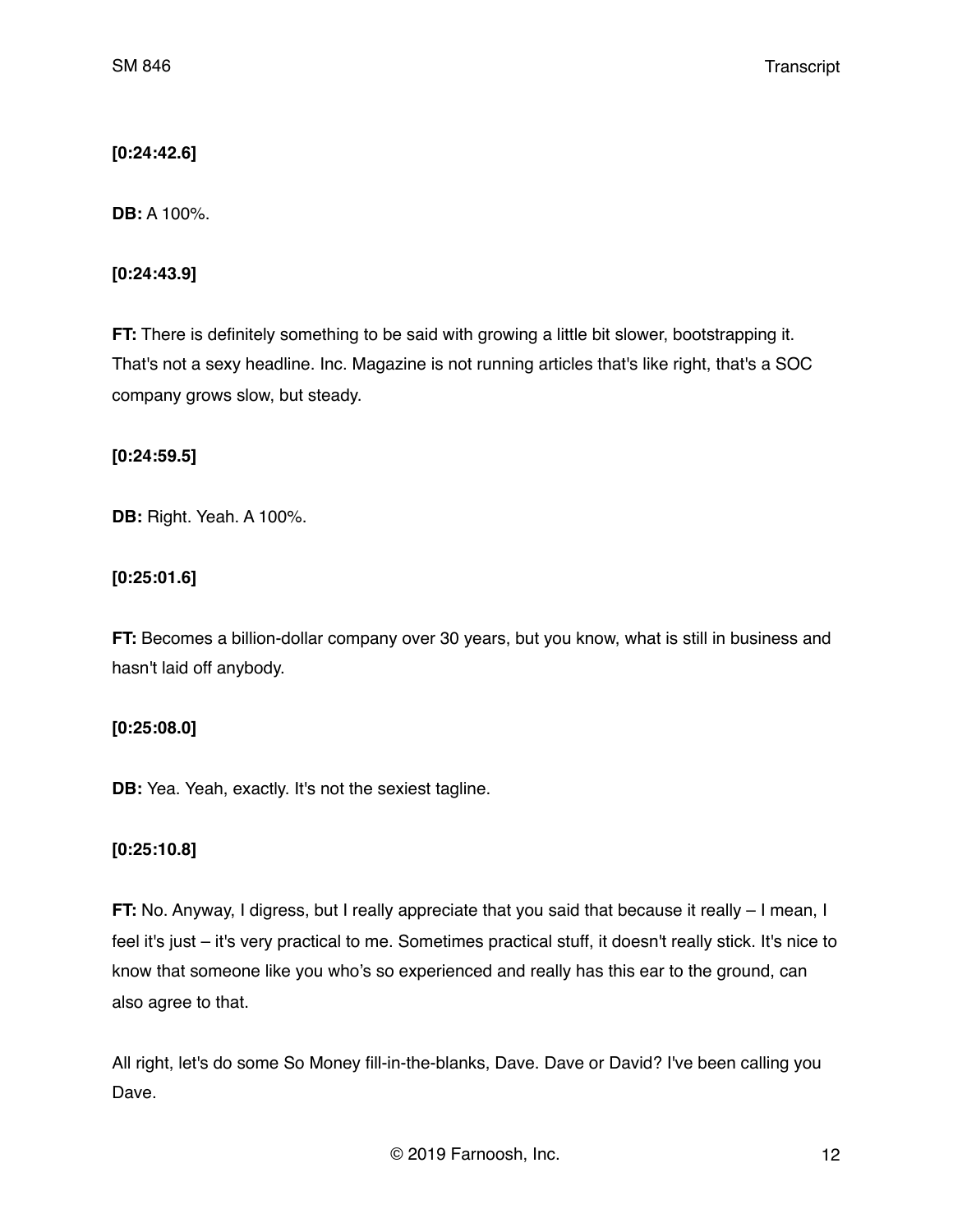### **[0:25:39.8]**

**DB:** Both. Yeah, go for it.

### **[0:25:41.1]**

**FT:** Okay. Let's do some So Money fill in the blanks. This is when I start a sentence and then you just finish it. It's supposed to be a stream of consciousness, so don't try to overthink it or think you have the wrong answer. People really get nervous sometimes.

### **[0:25:54.6]**

**DB:** Yeah. I mean, there's a chance that what I'll say will make no sense, but it's the point.

## **[0:25:57.6]**

**FT:** That's fine. It's okay. All right, first things first, if I won the lottery tomorrow, the first thing I would do is \_\_\_\_,

## **[0:26:05.7]**

**DB:** Oh, man. This is funny. I think about versions of this a lot, because my company works by winning the lottery regularly. Our entire life is one of massive spikes of income and then a long period of quiet. I'm used to winning the lottery on a smaller scale. What I would actually do and this answer has changed a lot since a couple of years ago, what I would actually do is talk to our COO and CFO and discuss the most optimal division of those funds for the sake of our current mission.

I would also immediately celebrate and go out to eat oysters, because that's a tradition. I would I would actively practice financial responsibility in connection to the people who know what's going on in my business.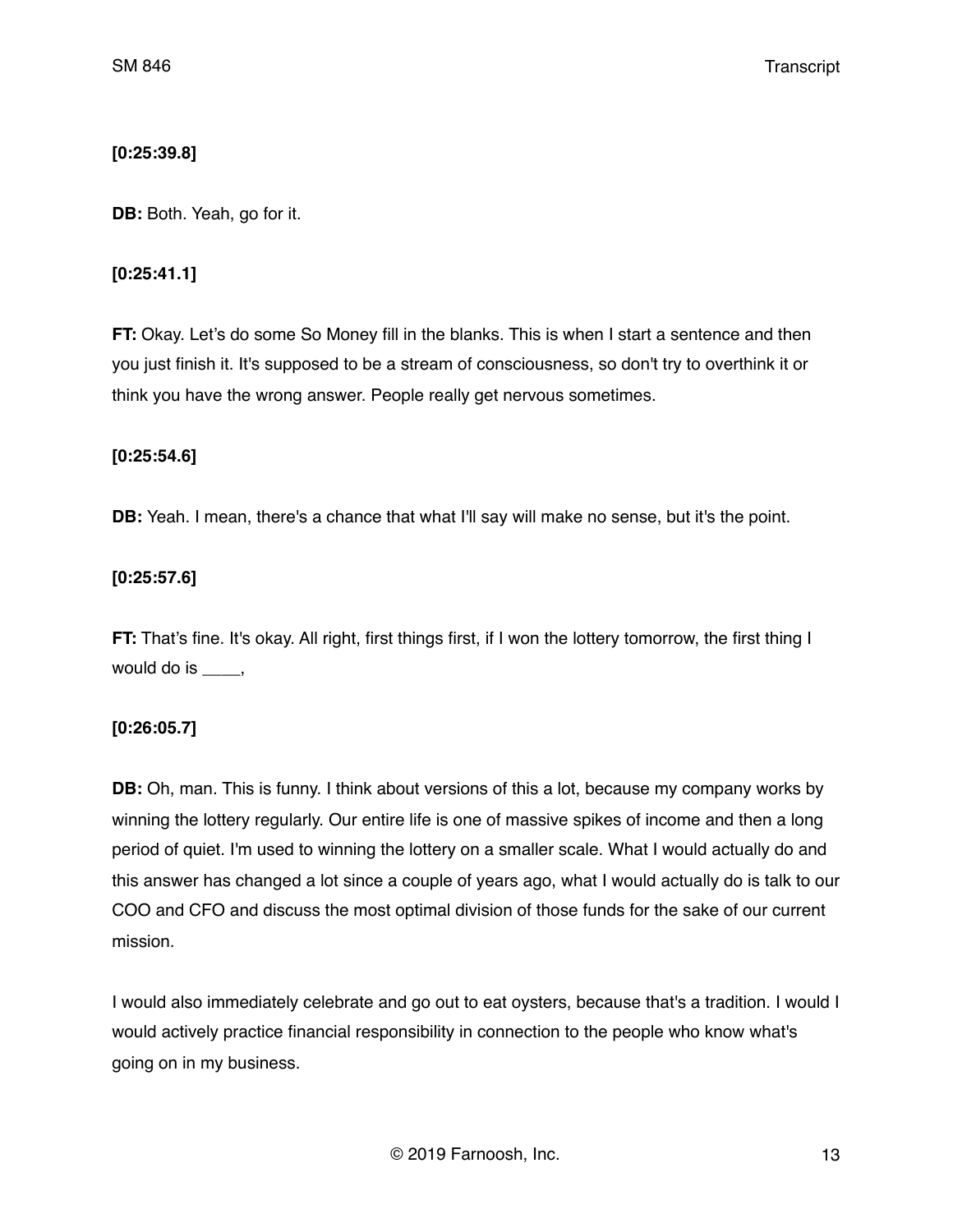# **[0:27:04.2]**

**FT:** Yeah, a lot of oysters. That would definitely be a good party to go to. One thing that I spend on that makes my life easier or better is \_\_\_\_.

## **[0:27:16.0]**

**DB:** Tea. Really good tea, especially from – there's a nonprofit global tea hut with some incredible living tea selections, but pu'er and oolong and –

**[0:27:28.1]**

**FT:** Where are you based?

**[0:27:29.4]**

**DB:** Say that again?

**[0:27:30.0]**

**FT:** Where are you based out of? Is there a lot of –

**[0:27:32.0]**

**DB:** Base in Los Angeles.

### **[0:27:33.0]**

**FT:** Los Angeles, okay. I was going to say in San Francisco, there's this great tea place.

**[0:27:36.7]**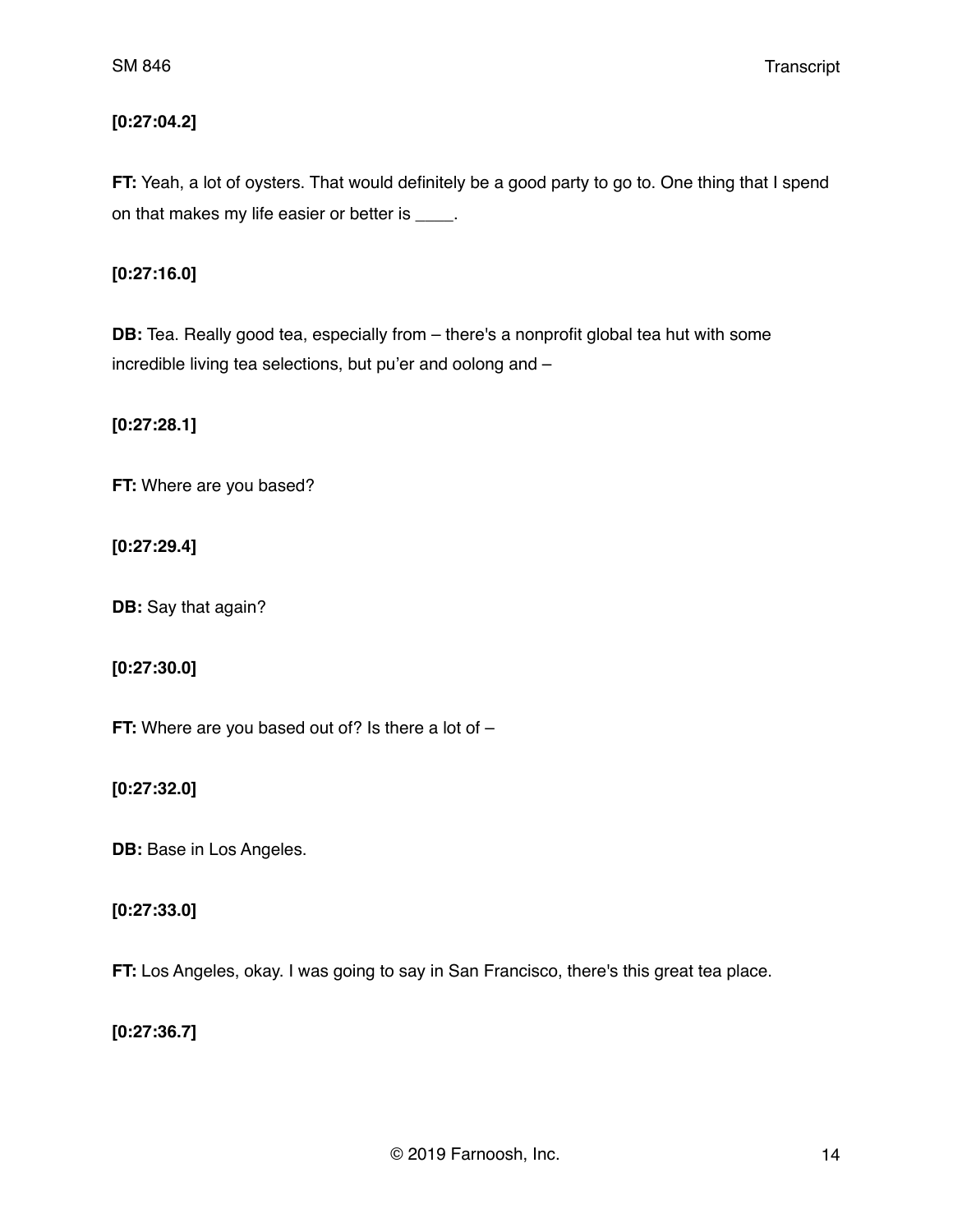**DB:** Oh, there's a couple of amazing tea houses in San Francisco. In LA, we have one but yeah, tea has just in terms of ROI, has actually one of the highest in terms of general, not only productivity, but on my quality of marriage and my mind throughout the day. Yeah, a 100%.

## **[0:27:57.4]**

**FT:** You need to go out more with that message. I think that's a profitable message. People don't know the benefits of tea.

### **[0:28:02.3]**

**DB:** I try to tell people as much as I can. The best thing that my wife and I do is drink three cups of – we have a little tea ceremony in the mornings and it sets an incredible tone for the whole day and it's [inaudible 0:28:13.9].

## **[0:28:14.4]**

**FT:** Wow. Have you written about this?

#### **[0:28:16.8]**

**DB:** I have. Yeah, this one article about it.

## **[0:28:18.3]**

**FT:** Okay, I'm going to look this up. This is probably – I'm Iranian, so we drink tea 14 times a day.

## **[0:28:22.3]**

**DB:** Oh, great.

**[0:28:23.3]**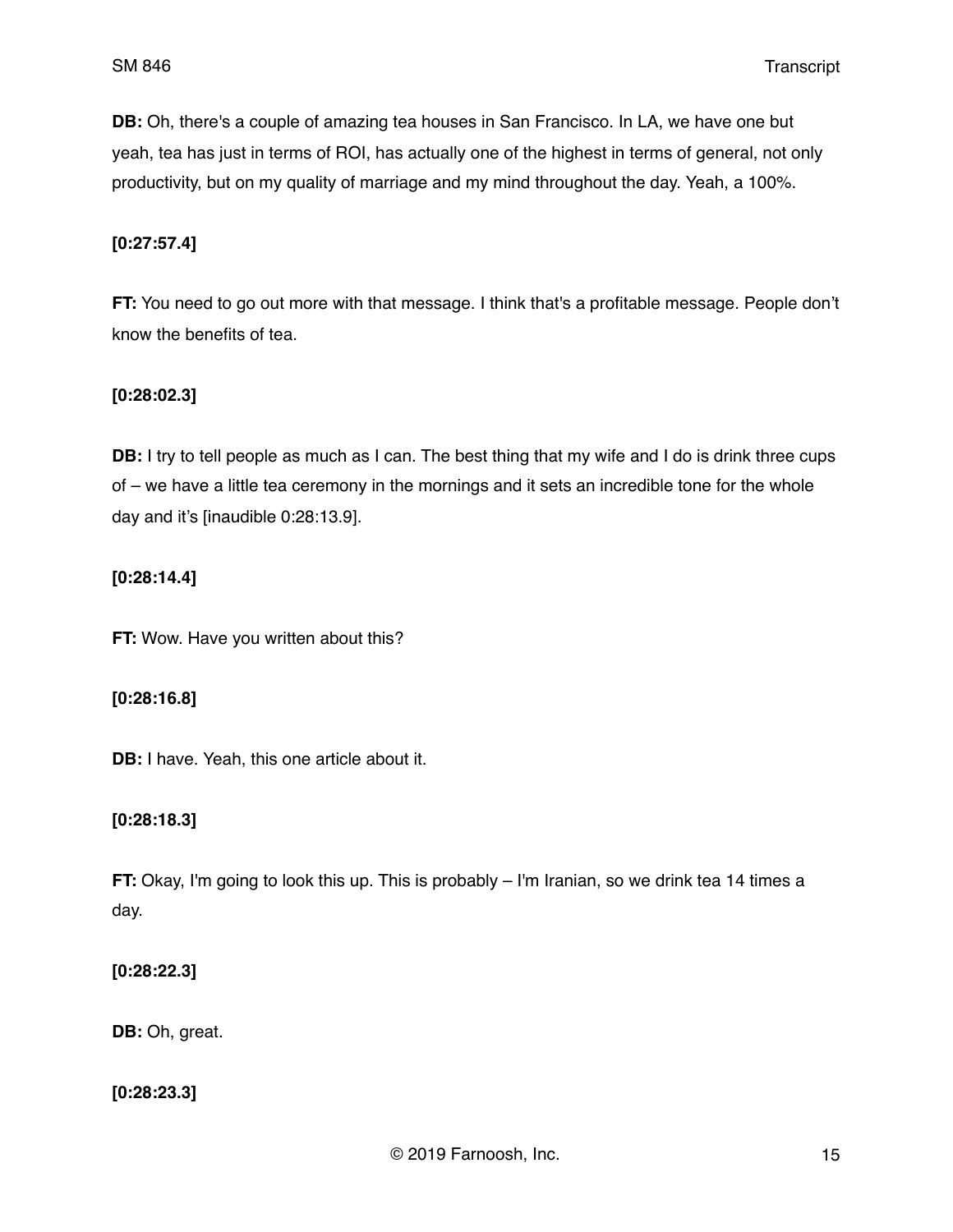**FT:** I don't, but my parents do and I have – When they're here, we do – for me, it's coffee. I know, tea has so many benefits.

#### **[0:28:34.8]**

**DB:** Yeah, absolutely.

### **[0:28:36.2]**

**FT:** It's pretty incredible. Okay, when I was growing up, the one thing I wish I had learned about money is  $\_\_\_\_\_\$ .

**[0:28:43.3]**

**DB:** Oh, spreadsheets. A 100%.

## **[0:28:45.6]**

**FT:** Yeah? You think you would've even gotten that though like 11-years-old? I don't think I would've really cared about seeing spreadsheets at 11.

## **[0:28:53.6]**

**DB:** I think it's a hard sell to an 11-year-old, but if I could have somehow it convinced myself to learn about spreadsheets, the road of trying to manage finances without a spreadsheet is just so insane.

### **[0:29:06.0]**

**FT:** It's not possible.

## **[0:29:08.4]**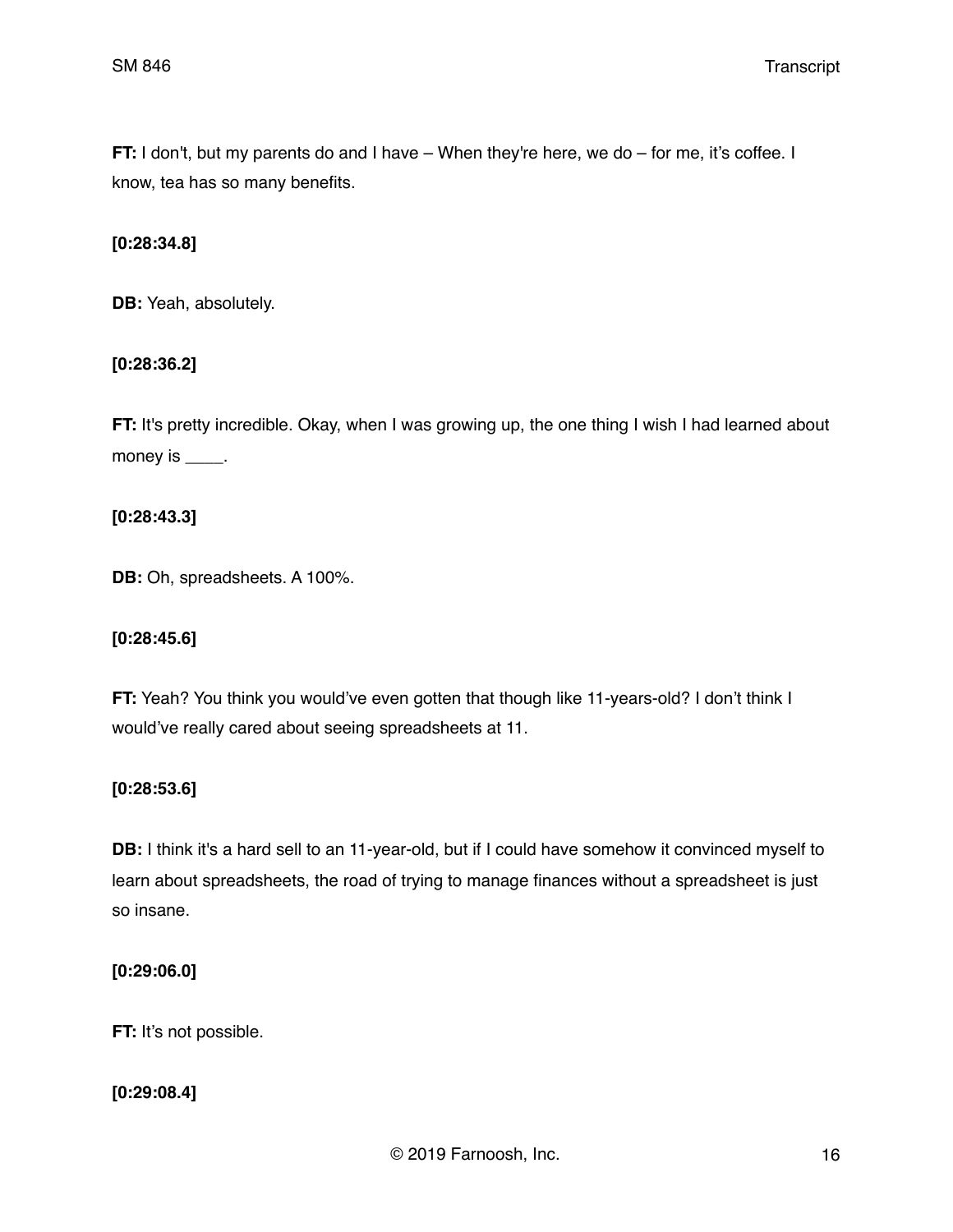**DB:** It's like trying to win a bicycle race while running.

# **[0:29:10.5]**

**FT:** That's half of what being a CFO is. It's just excelling. The Excel spreadsheet is basically your job description, mastering that. All right, and last but not least, I'm David Burns. I'm So Money because \_\_\_\_.

# **[0:29:26.2]**

**DB:** Oh, because especially today and in our culture, it is one of the greatest teachers for mindfulness and deliberate living that we have.

## **[0:29:35.0]**

**FT:** David Burns, thank you so much. I really appreciate you coming on the show. So much to think about. I love how you are living your life in such alignment and helping others who are trying to achieve business euphoria get there.

## **[0:29:55.5]**

**DB:** I'm going to steal that phrase. I love that.

## **[0:29:56.8]**

**FT:** Business euphoria. Business Monk is so much better though. Yeah, you can definitely steal any of my language. You're welcome. It's not stealing, it's a gift.

## **[0:30:04.8]**

**DB:** It's been a pleasure, Farnoosh.